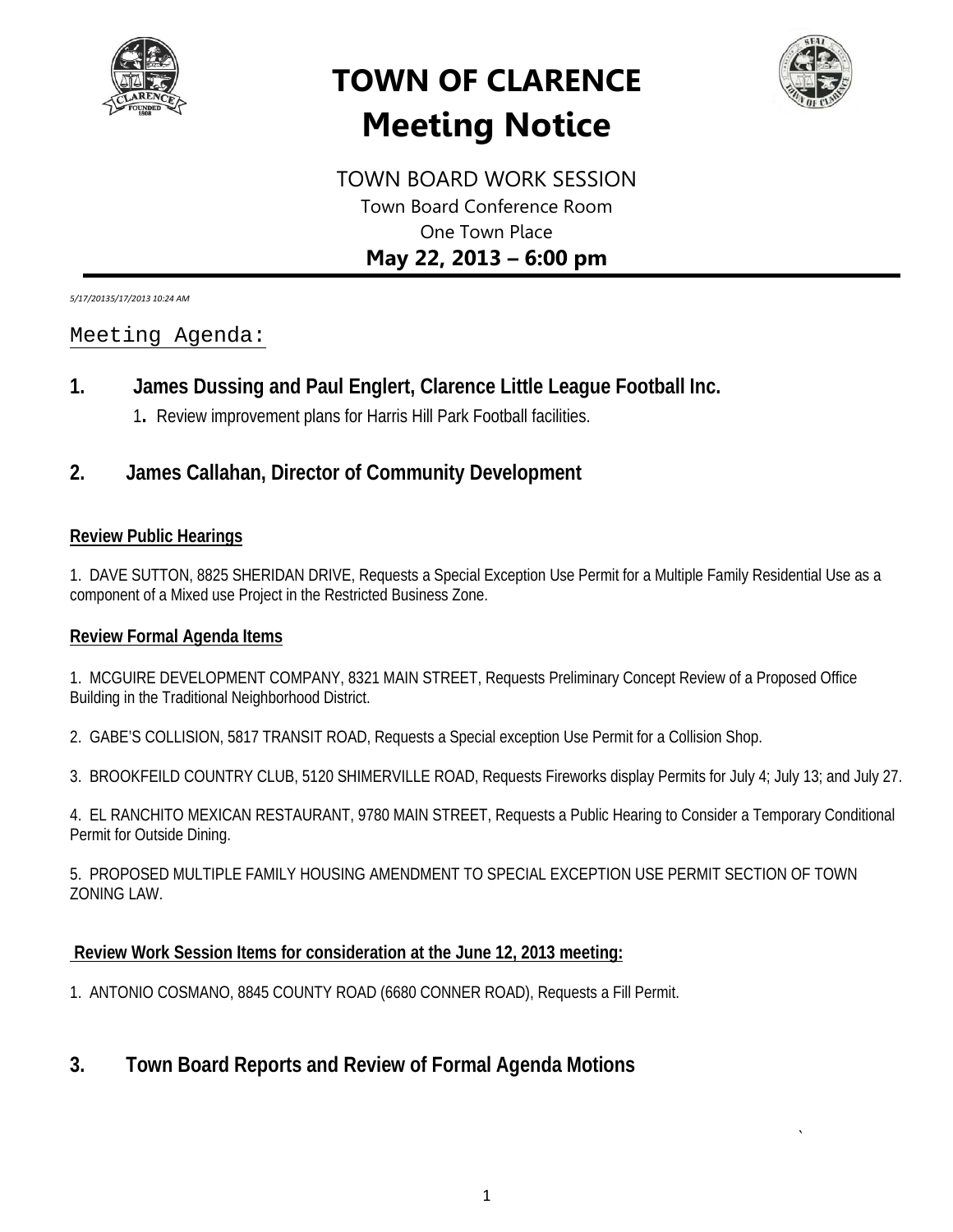## **TOWN OF CLARENCE TOWN BOARD MEETING AGENDA (AMENDED)**

**May 22, 2013 at 7:30 P.M.**

(THIS MEETING IS BEING TAPED)

- 1. Call meeting to order
- 2. Pledge to the flag Councilman Bernard Kolber
- 3. Prayer St. Stephens United Church of Christ
- 4. Roll Call
- 5. Minutes of previous work session and regular meetings held May 8, 2013
- 6. Supervisor's Report
	- A. Appoint Assistant Auto Mechanic in Highway Department
	- B. Appoint Laborer PT-Seasonal in Highway Department
	- C. Appoint Van Driver PT for Going Places Van
	- D. Approve Special Event "Team Hope-Walk for Huntington's Disease"
	- E. Approval to attend KVS Conference Payroll Session
	- F. Proclamation for Clarence High School
- 7. Council Reports
	- A. Councilman Bernard Kolber
		- 1. Appointment to Historic Preservation Commission
	- B. Councilman Patrick Casilio
		- 1. Award Clarence Historical Museum Conditions Assessment Proposal
		- 2. Appoint Engineering Aide PT-Seasonal in Engineering Department
	- C. Councilman Peter DiCostanzo
		- 1. Appoint Junior Planner PT-Seasonal in Planning and Zoning Office
	- D. Councilman Robert Geiger
		- 1. Approval to attend Animal Sheltering & Biosecurity Seminar
		- 2. Set Public Hearing to consider Amendment to the Code of the Town of Clarence, Chapter 83 Dogs and Other Animals
- 8. Public Announcements
- 9. Department Reports
- 10. Public Participation (Town Board Reports, Department Reports and Agenda items limit 3 minutes)
- 11. Public Hearing @7:45 p.m. To consider a Special Exception Use Permit for a mixed use project that includes a multiple family residential component at 8825 Sheridan Drive in the Restricted Business Zone